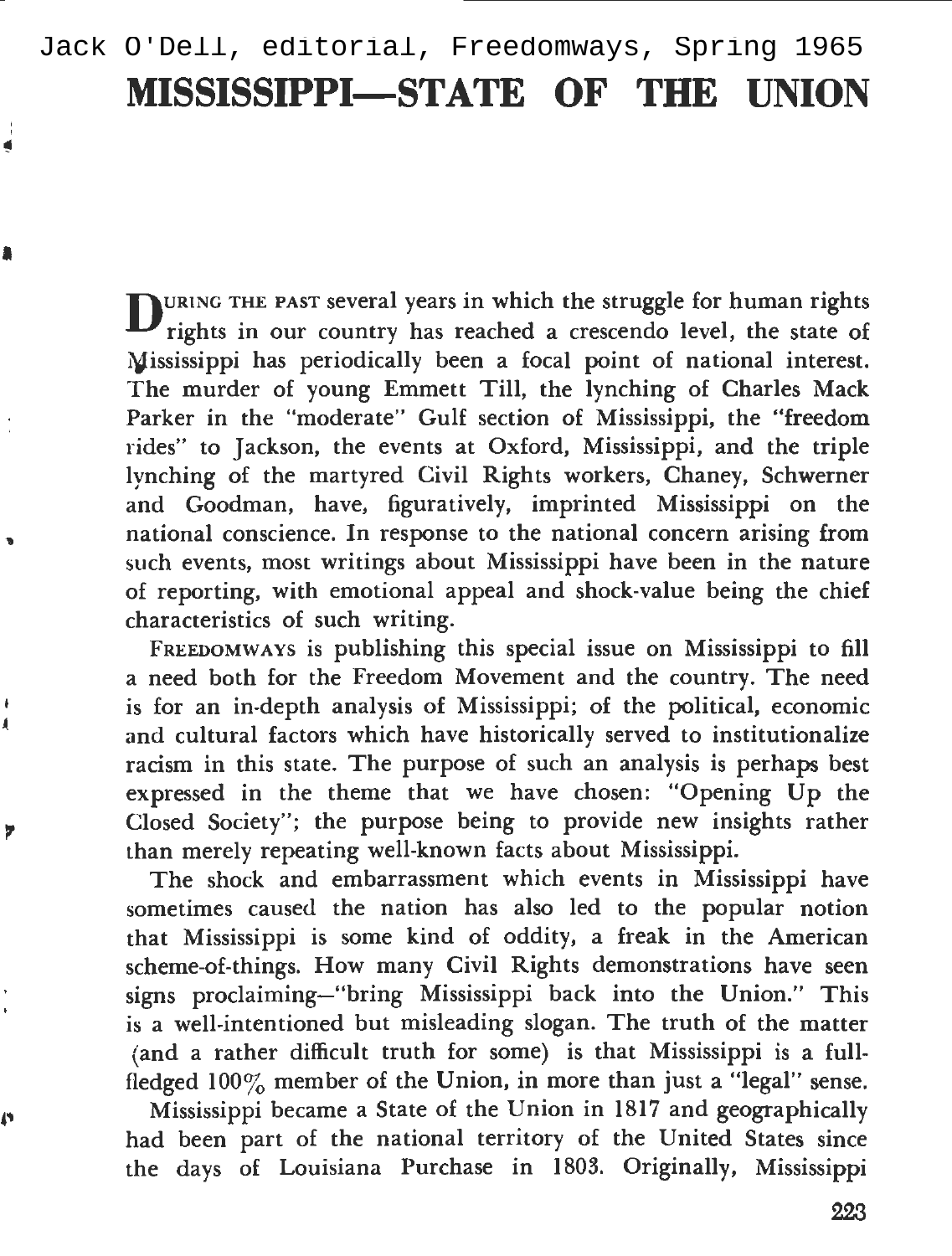was the western-most boundary of Georgia and as the Federal Government systematically "moved" the Indian population from Georgia across the Mississippi river, the slave-plantation system spread westward.

Archeological expeditions in the area of Belzoni, (where Rev. George Lee was assassinated a few years ago for refusing to remove his name from the voter registration list) have uncovered evidence that there once existed a flourishing agricultural civilization among the American Indian tribes in the Mississippi Delta, more than five hundred years before Columbus discovered the New World on behalf of "Western Christian civilization."

The rich, alluvial soil of the Mississippi Delta is one of the most fertile areas of the entire world stretching 150 miles long from Memphis to Vicksburg and 70 miles wide. This was the natural base upon which Mississippi developed a Slave Society, a planter "aristocracy" and the largest-unit plantations in the entire south. This combination, stimulated by a growing market for cotton, in both Europe and America after the Napoleonic Wars, was responsible for Mississippi's rapid development before the Civil War as the leading cotton producing state in the country.

Wealth was easy to acquire for those few whose cotton-growing operations were big enough to meet the market demand. Consequently new technology, new inventions in cotton production and marketing were constantly sought as profitable and by the time of the Civil War, Mississippi led the south in manufacturing cotton gins.

In addition to such technical advances as the application of steam power to cotton gins, another major innovation in cotton culture, during the period before the Civil War, was the introduction into Mississippi of the "Petit Gulf" variety of cotton. This proved to be sturdier and of better quality than the Sea Island variety which had been widely grown up to that time. The early planter "aristocracy" centered in Natchez where, ironically enough, an Afro-American slave mechanic, named Barclay, built the first cotton gin in Mississippi from a sketch drawn by his master, who had seen a cotton gin during a trip to Georgia.

The Planter's Bank of Natchez was a branch of the Biddle National bank in Philadelphia, Penn., and these Natchez planters opposed President Andrew Jackson in the great national controversy over the bank charter in the 1830's. Jackson himself owned a plantation in the Delta as did President James K. Polk, under whose administration the war against the Mexican people was fought.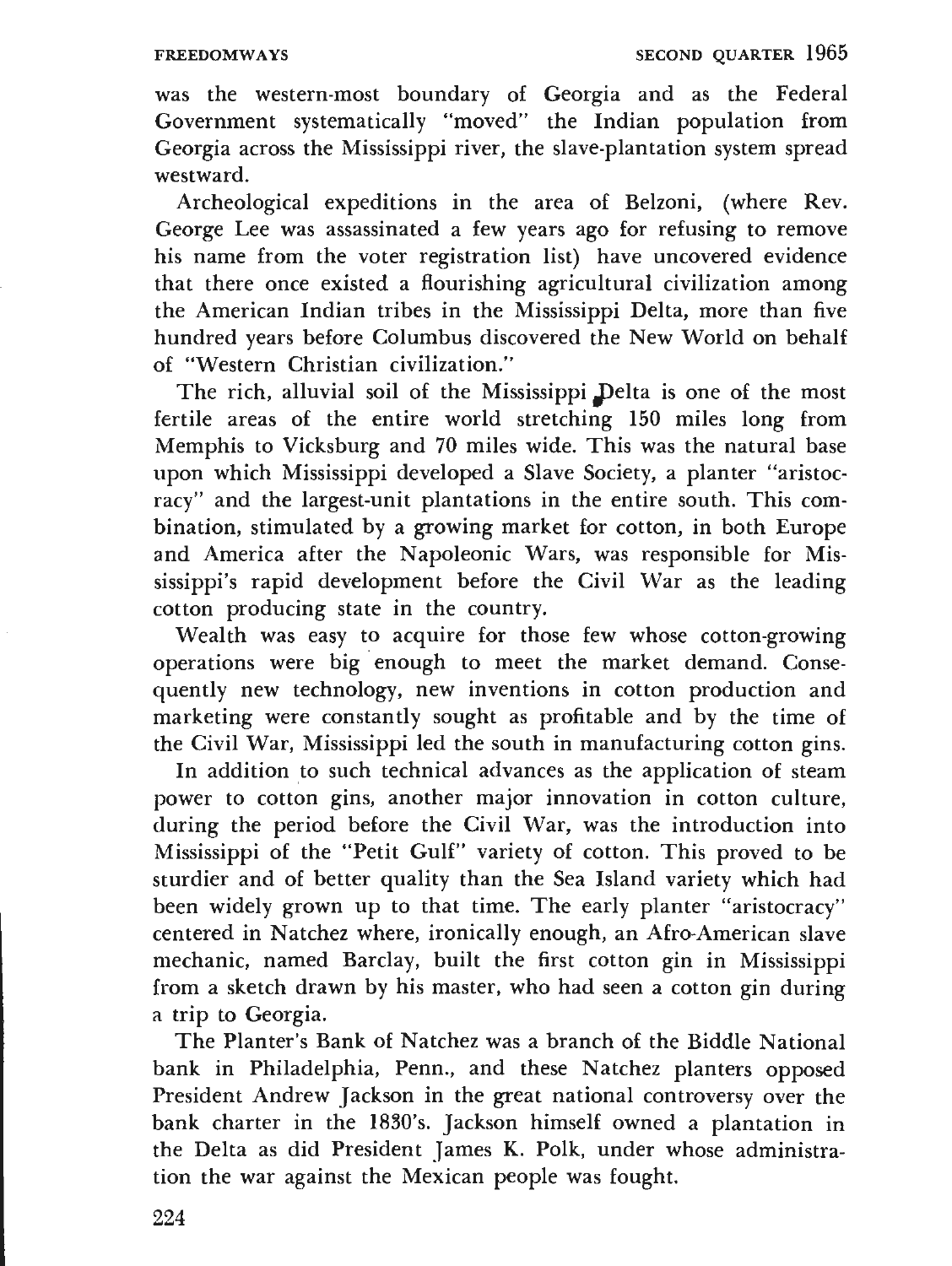## l:DITORIAL

ł

i

The Mississippi planters, among the newest of the agricultural breed of businessmen concentrated on making-that-dollar rather than on becoming some kind of a cultured "aristocracy" as in the case of the planters of Virginia and South Carolina. In Mississippi, doctors and lawyers were busy trying to become planters. Most authorities on the subject agree that this quest for the "American Dream"-Mississippi style-seriously retarded the development of a middleclass intelligentsia who normally would provide the "moderate" leadership in times of crisis.

The Mississippi planters bought their slaves through commercial agents in the slave markets in New Orleans and Memphis and these agents were paid their commission out of the transactions. The slave market in Memphis, which supplied Mississippi, was the commercial outlet for the big estates in Kentucky where black slaves were bred for sale along with the breeding of "fine race-horses." This Kentucky operation, in turn, was patterned after the great estates of Narragansett, Rhode Island, owned by some of the "best families" of New England. All of which is to say that Mississippi has been a part of the *mainstream of American life* for a very long time.

The Civil War's military defeat of the Confederacy (of which .Jefferson Davis, of Mississippi, was President) did not alter that fact. Rather, the net result of the defeat was that the South was more firmly in the economic grip of Northern financiers who, in turn, engineered the assassination and overthrow of Reconstruction and the establishment of the state system of segregation. In Mississippi, the economic royalists representing mainly railroad and lumber money in New York and Chicago divided the spoils with the Delta planters whose power was restored by President Andrew Johnson's Executive Order putting the plantations back into their hands. Congress likewise obliged this new coalition of economic power, by repealing the Southern Homestead Act and opening up rich timber lands in Mississippi and elsewhere, which was promptly bought up by the thousands of acres by land speculators in New York and Michigan and by the Illinois Central Railroad.

The history of Mississippi since the overthrow of Reconstruction, needs no special elaboration here, for it is part of the history of the country. "The Closed Society" whose existence is slowly becoming apparent to all, today has its roots in the Slave Society which was the cornerstone institution in 19th Century American economic history. The brief legacy of Reconstruction democracy was buried and in its place arose a cult of ruthless political practitioners; devotees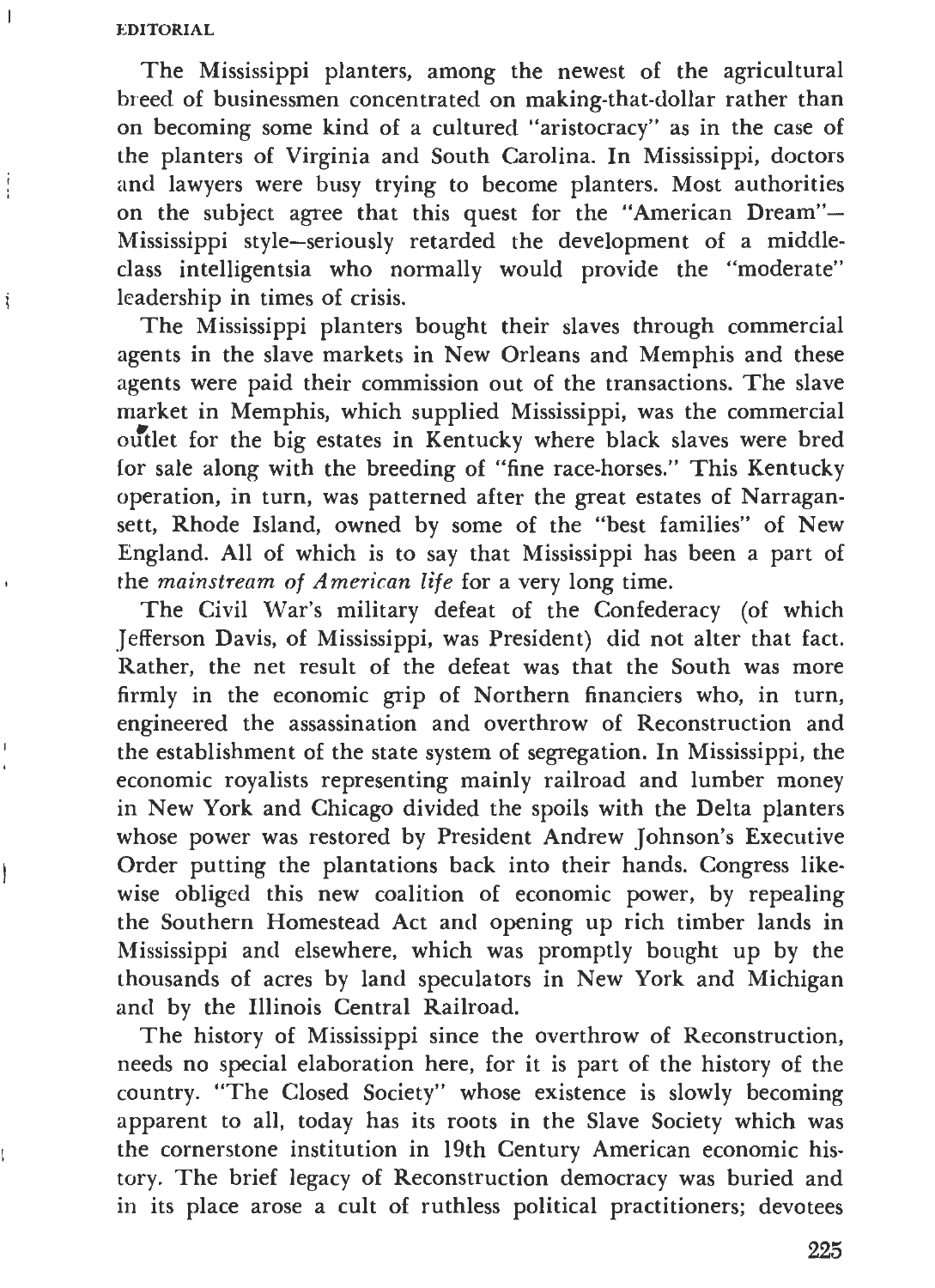of the "white supremacy" creed in Mississippi such as Vardaman, Bilbo, Rankin, Eastland, Stennis, Barnett and the present Governor, Paul Johnson.

Today, such politicians in America rely heavily upon the national psychosis of anti-Communism, which is almost a national illness in our country. This psychosis provides them with a convenient rationale for attacking the Freedom Movement with the savagery of a totalitarian state. So the Mississippi racists pretend to see "Communist infiltration" in every picket line, voter registration march, sit-in or other forms of protest made by the Negro community against injustices. Here again, though, the Mississipians are not the *creators*  of this mentality, they are merely the cultivators of it. The myth is molded for them in high echelons in Washington, D. C. and in other parts of the country, in the drawing rooms of the Power Elite (some of whom, for tactical reasons, prefer to call themselves "white liberals").

The real human tragedy in the Mississippi situation, as elsewhere in the south, is not the embattled Negro people, but the white workers, small farmers, professionals and small businessmen who are so trapped by the institutions of "The Closed Society" and the mentality that these institutions have fostered, that they are still unable to openly identify with the main currents of human progress so vigorous in the world today.

Mississippi, therefore represents, in aggravated form, all of the major economic, political and moral contradictions present in American society as a whole, but slightly hidden beneath the surface of "Affluence.". And, as a kind of footnote to history, the descendants of a proud Indian civilization in Mississippi are now "safely" on a Reservation in Neshoba county (where the triple-lynching of the Civil Rights workers took place last summer) .

In 1860, the Mississippi section of the Slave Society produced 1,200,000 bales of cotton (Du Bois: *"Black Reconstruction" )* with slaves, hand-hoes and overseers. In 1960, the Mississippi section of the Closed Society produced 2,000,000 bales with share-croppers, machines and farm managers. This is obviously a statistical portrait of the growth of "American efficiency" in cotton production. It may also be a definition and a commentary on how generations of human lives have been used up.

In its local politics, the white majority in Mississippi are loyal defenders of the slavery-time and segregationist traditions of the Democratic Party in the south, while, at the same time, finding it